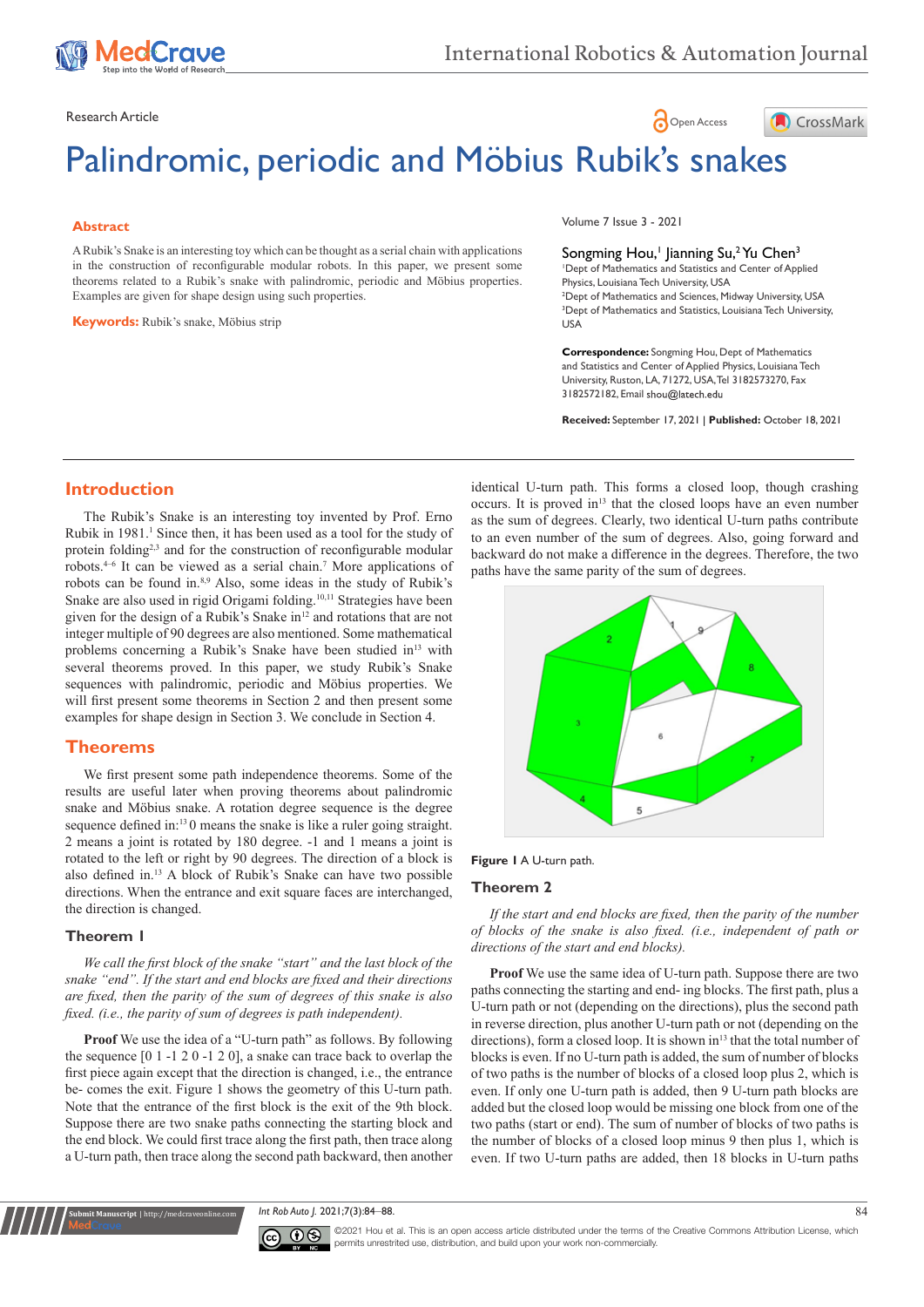are added. The sum of number of blocks of two paths is the number of blocks of a closed loop minus 18, which is even. In all cases the two paths must have the same parity for the number of blocks.

One interesting topic for Rubik's Snake is to require the degree sequence to have the palindromic property. A snake with such property is symmetric with respect to a line.

**Definition 3** A non-closed loop snake sequence is palindromic if it remains the same when reading backward. In other words, it is either of the form  $\begin{bmatrix} a_1, ..., a_n, a_n, ..., a_n \end{bmatrix}$  which we call type I, or  $\begin{bmatrix} a_1, a_2, \dots, a_{n-1}, a_n, a_{n-1}, \dots, a_1 \end{bmatrix}$  which we call type II. A closed loop (including the rotation from the last block to the first) is palindromic if there exist at least one rotation of the sequence of the form  $\begin{bmatrix} a_1, a_2, \ldots, a_n, a_n, \ldots, a_n \end{bmatrix}$  which we call type I, or  $\left[ a_1, \ldots a_{n-1}, a_n, a_{n-1}, \ldots a_2 \right]$  which we call type II. Note that there are also  $\begin{bmatrix} a_1, a_2, \ldots, a_n, a_n, a_2 \end{bmatrix}$  or

 $\left[\,a_1\,\,,\ldots a_{n-1}\,\,,a_n\,\,,a_{n-1}\,\,,\ldots a_1\,\,\right]$  palindromic closed loops for general rotation angles. However, for integer multiple of 90 degree rotation, it is proved in<sup>13</sup> that the number of blocks is even for closed loops and these two have odd number of blocks, which cannot happen.

#### **Theorem 4**

*There exists at least one axis such that when a Rubik's Snake with palindromic sequence rotates around the axis by 180 degree, the resulting shape coincides with the original shape.*

**Proof** Firstly, we will discuss about the non-closed loop.

**Case 1** For the sequence  $[a_1, \ldots, a_{n-1}, a_n, a_{n-1}, \ldots, a_1]$ , we will discuss all the cases based on what  $a_n$  is. We have the following cases.

*Case* 1.1  $a_n = 0$  As we show in Figure 2, this square refers to the square face in the snake with degree  $a_n$ , the circle of dashed line means going inside the paper for two more vertices and circle of solid lines means going outside the paper for two more vertices.



**Figure 2**  $a_n = 0$ .

Case 1.2  $a_n = 1$  or  $-1$ 

We show this case in Figure 3.



**Figure 3**  $a_n = 1$  or  $-1$ .

Case 1.3  $a_n = 2$ We show this case in Figure 4.





*Case* 1.4  $-1 < a_{n} < 1$ We show this case in Figure 5.





Case 1.5 1 1 <  $a_n$  < 2 or  $-2 < a_n$  <  $-1$ We show this case in Figure 6.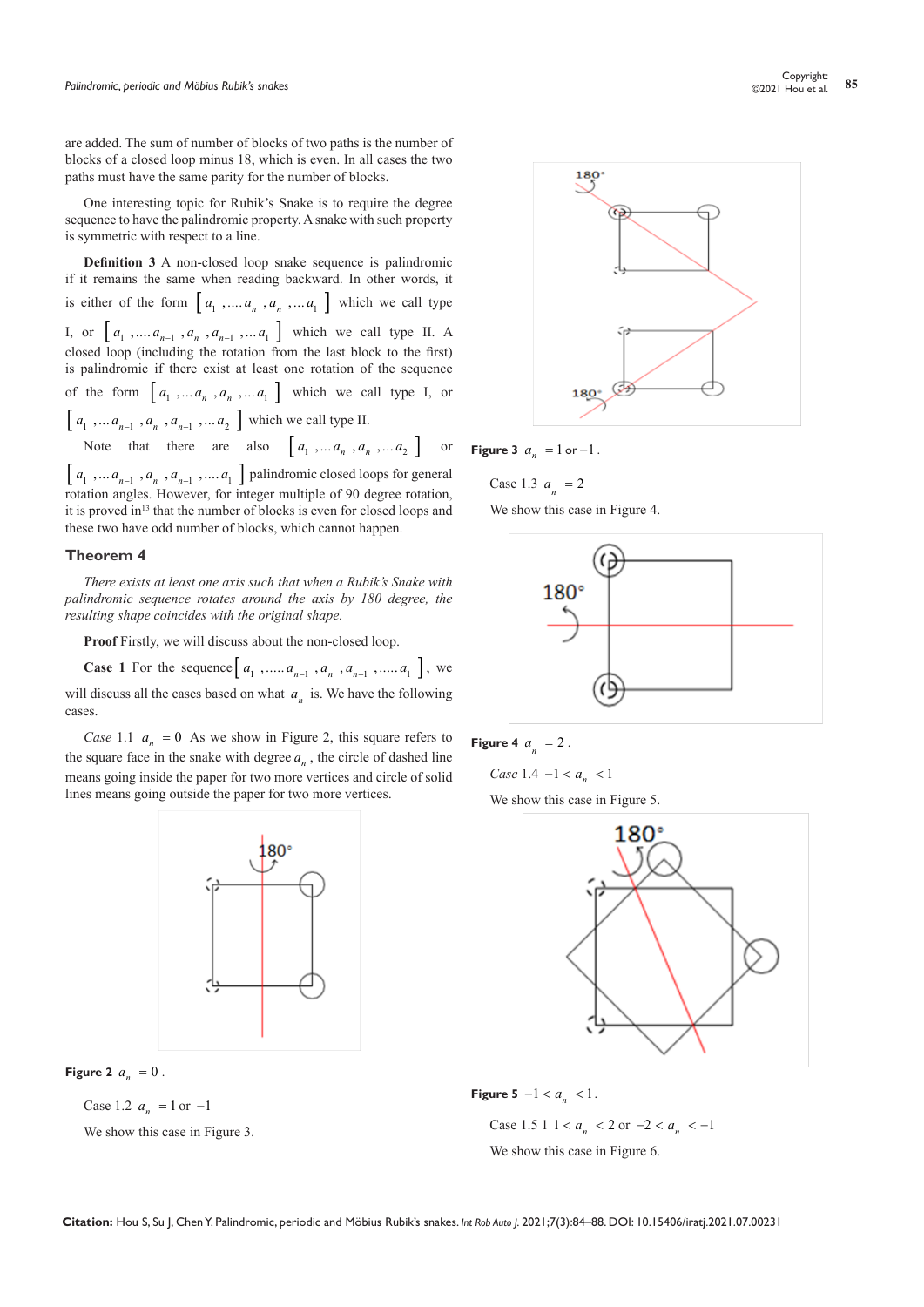

**Figure 6**  $1 < a_n < 2$  or  $-2 < a_n < -1$ .

We can see in all cases above, since the two blocks with  $a_n$  rotation in between will coincide when one of them rotates about the axis in the figure by 180- degree, and the sequence around  $a_n$  are identical if reading from  $a<sub>n</sub>$  to other sides, so the overall shape of the snake must be coincide with itself if rotate 180- degree about the axis showed above.

**Case 2** For the sequence  $\begin{bmatrix} a_1, ..., a_n, a_n, ..., a_1 \end{bmatrix}$ , there exists a block in middle the snake. It is easy to check if we rotate this block like Figure 7, the overall shape of the snake does not change.



#### **Figure 7** Case 2.

Therefore, we have proved this theorem works well for any snake not forming a closed loop. Then we will discuss about the closed loop. It is easy to see the above argument still works for loops with the form  $\left[ a_1, \ldots a_{n-1} , a_n , a_{n-1} , \ldots a_1 \right]$  or  $\left[ a_1, \ldots a_n , a_n , \ldots a_1 \right]$ . When we discuss the loops  $\begin{bmatrix} a_1, a_{n-1}, a_n, a_{n-1}, a_1, a_2 \end{bmatrix}$  or  $\left[ a_1, \ldots, a_n, a_n, \ldots, a_2 \right]$ , we can just ignore  $a_1$ , and we can see the other part of these sequence have already determined a unique closed loop snake that we could apply the above argument on. Although the theorem above covers the general angle rotation case, below we make the assumption of integer multiple of 90 degree rotations. Normally in shape design using the Rubik's Snake, this assumption is valid. A block in a Rubik's Snake is half of a unit cube. Therefore it can be embedded into a unit cube. For convenience, we place a Rubik's Snake on a 3D coordinate system such that the center of the blocks has integer coordinates.

We will consider different types of sequences to study a snake. Since the center of each block is placed on integral coordinates, we always add one of  $\leq \pm 1$ , 0, 0>,  $\leq 0$ ,  $\pm 1$ , 0>,  $\leq 0$ , 0,  $\pm 1$ > to go from one block to the next. We use "+x" to mean "add  $(1, 0, 0)$ " and "-x" to mean "add  $(-1, 0, 0)$ ". Similar notations will be used for +y, -y, +z, −z. We call the sequence generated by this way the shift sequence. By removing the signs in the shift sequence, we call it the shift sequence without signs.

For a shift sequence, if the first and last elements are different, then we can form a loop, although it is not necessarily a snake loop.

# **Lemma 5**

*Given a snake whose degree sequence contains at least one odd degree. Then by removing the element in the shift sequence corresponding to an odd degree will gives us a shift sequence for a new snake. The parity of the sum of the degree minus the length remains unchanged.*

**Proof** We can assume that the shift sequence is in form of "... xyz..." where *y* corresponds to an odd degree. Then we can go over all cases of removing *y* to argue that it will not change the parity.

Given a closed loop snake. If we keep removing odd degrees until there is no more odd degree, then we get a snake with the length to be even and the sum of degrees to be even. Reverse the process, we rediscover the result from<sup>13</sup> that the sum of degrees is even for a closed loop with integer multiple of 90 degree rotations. In,<sup>13</sup> the Möbius strip for a Rubik's Snake are defined. The equivalent condition is also proved in<sup>13</sup> that for a closed loop snake with integer multiple of 90 degree rotations to be a Möbius snake, the sum of degrees is of the form  $4k + 2$ . Now we are ready to present the main results of this paper in the following theorems.

# **Theorem 6**

## *A palindromic closed loop snake of type I has* 4*k blocks for some*  $k \in N$ .

**Proof** Let the snake sequence be in form of "a......dd......a". Place the middle block (determined by "dd") at the origin with the direction such that the two square faces locate on the *xz*- and *yz*-plane, respectively. Then  $y = x$  is an axis of symmetry. Such axis must pass through the center of the middle block determined by "aa". We may assume that center to be  $(a, a, 0)$  for some integer *a*. By Theorem 1, the parity of the number of blocks from  $(0,0,0)$  to  $(a, a, 0)$  is same as  $2a + 1$ . So, we may assume that there are  $2b + 1$  blocks from  $(0,0,0)$   $(a, a, 0)$  for some integer *b*. For the closed loop, there are  $(2b+1)+(2b+1)-2=4b$  blocks. This completes the proof. **Theorem 7** 

## *Given a Type II palindromic closed loop snake that is in form of "a......b......".*

If both a and b are even, then the snake is either non-Möbius with 4k blocks or Möbius with  $4k + 2$  blocks for some integer k.

If both a and b are odd, then the snake is non- Möbius.

**Proof** We use the result from Lemma 5 in the argument below. In the shift sequence, the variables at the locations of "a" and "b" must be the same (although the sign could be different). We may assume that the variable is "z". Keep removing pair of odd degrees except for the locations of "a" and "b" until there is no more odd degree except for those two locations.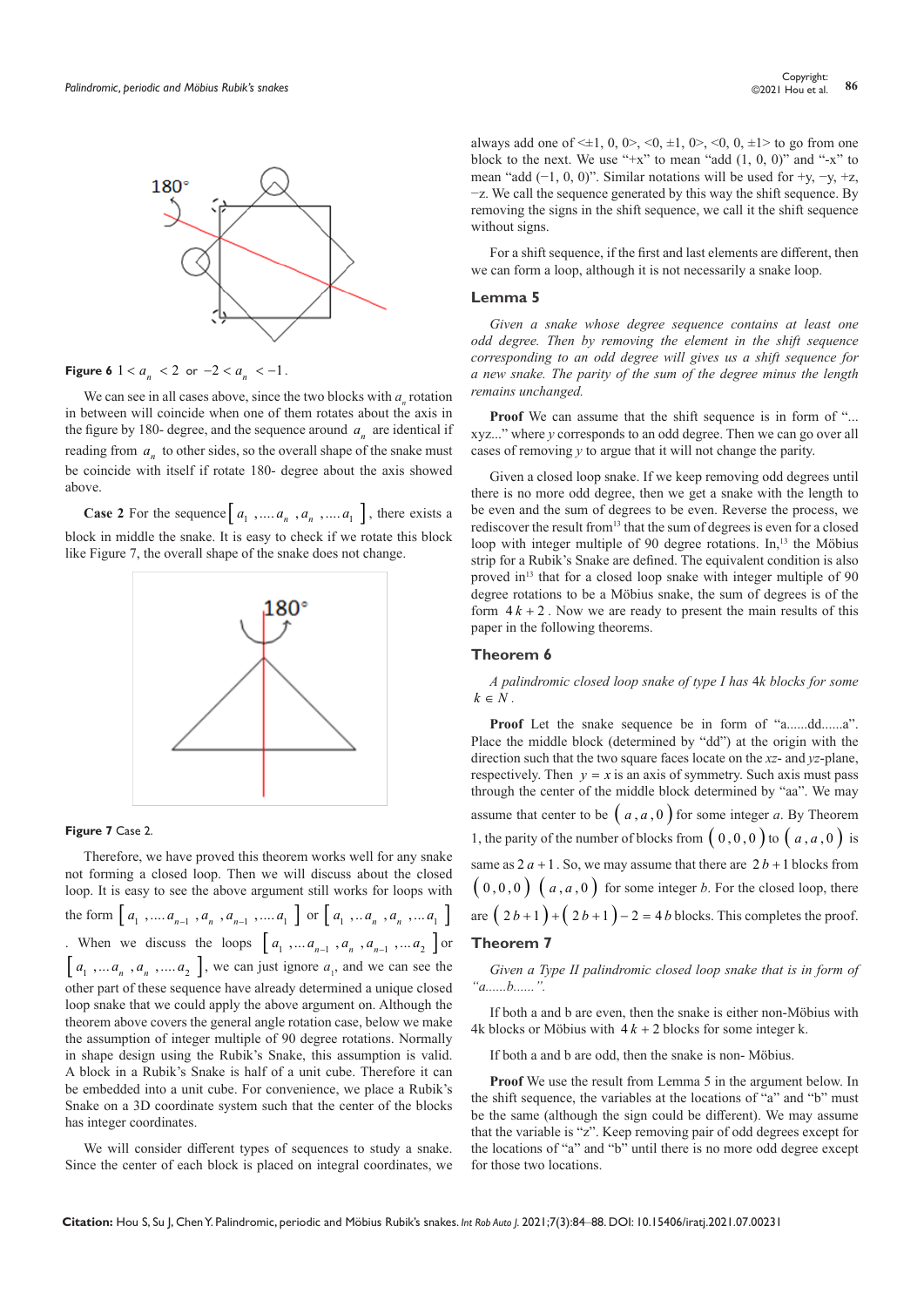- a. If *a* and *b* are even, then there is no odd degree. For the resulting snake, the shift sequence without signs must be in form of "[zx zx]\*2". Both the sum of degrees and the number of blocks are multiple of 4. Reverse the process, we see that if the number of blocks is multiple of 4, then the sum of degree is multiple of 4 and so the snake is non-Möbius. Otherwise, if the number of blocks is in terms of  $4k + 2$ , then the sum of degree is in terms of  $4t + 2$  and so the snake is Möbius.
- b. If *a* and *b* are odd, then the resulting shift sequence without sign is in form of "zx...zxzy...zy"

where the first part is "zx" repeating and 2nd part is "zy" repeating. We have two cases.

**Case 1** If the two opposite "z" have the same signs. Then the resulting snake has sum of degree and length to be multiple of 4. Reverse back to the original snake, the length has to be 4 *a* for some  $a \in N$  in order to cancel out all the "z"s. So the sum of degree is a multiple of 4 and the snake is non-Möbius.

**Case 2** If the two opposite "z" have opposite signs. Then the resulting snake has length as multiple of 4 and sum of degrees as  $4k + 2$  for some  $K \in \mathbb{Z}$ . Reverse back to the original snake, the length has to be  $4a + 2$  for some  $a \in N$  and so the sum of degree is a multiple of 4. The snake is non-Möbius.

#### **Theorem 8**

*Any palindromic period 2 snake is non-Möbius with* 4*k blocks for some*  $k \in N$ .

**Proof** Given a palindromic period 2 snake. We will argue by the types of the snake.

**Case 1** Assume the snake is type I. By Theorem 6, the number of blocks is a multiple of 4. Since it is period 2, it has to be in form of "d...dd...d". Since the number of blocks is a multiple of 4, it cannot be in form of "d...e...dd...e...d". The snake must be in form of "d...ee... dd...ee...d". In this case, sum of degrees must be a multiple of 4 and so it is non-Möbius.

**Case 2** Now assume the snake is type II. We will do the proof by contradiction. Assume on the contrary that the snake is Möbius or has  $4k + 2$  blocks for some  $K \in N$ . By Theorem 7, in order to have a Möbius snake, the number of blocks must be  $4t + 2$  for some  $t \in N$ . So, we can assume that the snake has  $4k + 2$  blocks. Since the snake is period 2 and palindromic, it has to be in form of "a... ee...a...ee...". The form of "ee...ee..." indicates that the snake is also a palindromic snake of type I. So, the number of blocks is a multiple of 4, a contradiction.

## **Lemma 9**

*Given a closed loop period 3 snake. Let*  $S_1$ ,  $S_2$ ,  $S_3$  *be the 3 parts of a shift sequence corresponding to the 3 repeating degree sequences. Then*  $S_2$  *can be obtained from*  $S_1$  *by a rotation of*  $(u, v, w)$  *such that*  $\{|u|, |v|, |w| \} = \{x, y, z\}$ 

**Proof** In<sup>13</sup>, we proved in Theorem 7 that the period of a closed loop Rubik's Snake with integer multiple of 90 degrees cannot exceed 4. In that proof, we can see the period 3 case corresponds to the following map: *x, y* in  $S_1$  is mapped to  $\pm y$ ,  $\pm z$  or  $\pm z$ ,  $\pm x$  in  $S_2$  (8 sub-figures of snake blocks embedded in cubes in<sup>13</sup> that corresponds to period 3 case). Cross product is mapped to cross product. In the end, *x, y, z* is

mapped to a rotation of it with even number of negative signs among the three images.

#### **Theorem 10**

*There is no palindromic period 3 Möbius snake of type II.*

**Proof** Given a type II palindromic period 3 snake. Then the degree sequence is of the form "...d...e...d...e...d...e". By Lemma 9, we may assume that the corresponding shift sequence without sign is in form of " $...x...u...y...y...z...w$ " such that u, v, w is a rotation of x, y, z. Note that it can be proved by induction that, if d is even, then the corresponding shift sequence without sign is also palindromic from the corresponding position. Since such sequence is not palindromic from x, it means the corresponding degree d is odd. Similarly, e is also odd. By Theorem 7 (b), the snake is non-Möbius.

#### **Theorem 11**

*Any palindromic period 3 M*ö*bius snake has 12k blocks for some*   $k \in N$ .

**Proof** Given a palindromic period 3 Möbius snake. By Theorem 10, the snake must be type I. By Theorem 6, the number of blocks is a multiple of 4. Since the snake is period 3, the number of blocks is also a multiple of 3, and so a multiple of 12.

## **Examples**

In<sup>13</sup>, a complete list of 17 different (different in overall shape, left and right hand are considered to be the same) period 3 Möbius snakes with 36 blocks with palindromic property was provided. Our Theorem 10 shows that they must all be of Type I. Here, we present a complete list of 15 different periods 3. Rubik's Snakes with 36 blocks with Type II palindromic property in Figure 8. Our theorem 10 shows they cannot be Möbius. In addition, there are 22 different period 3 Rubik's Snakes with 36 blocks with Type I palindromic property that are not Möbius.



**Figure 8** A complete list of period 3 Rubik's snakes with 36 blocks with type II palindromic property.

#### **Conclusion**

The Rubik's Snake is a good model for studying protein folding and the construction of reconfigurable modular robots. To design interesting shapes using the Rubik's Snakes, we first developed some theorems related to palindromic, periodic and Möbius Rubik's Snakes. With the guidance of the theories, we are able to search for beautiful ways of folding the Rubik's Snake.

## **Acknowledgements**

We thank Dr. Zilong Li for interesting discussions. S. Hou's research is partially supported by the Walter Koss Endowed Professorship. The title of the professorship is made available through the State of Louisiana Board of Regents Support Funds.